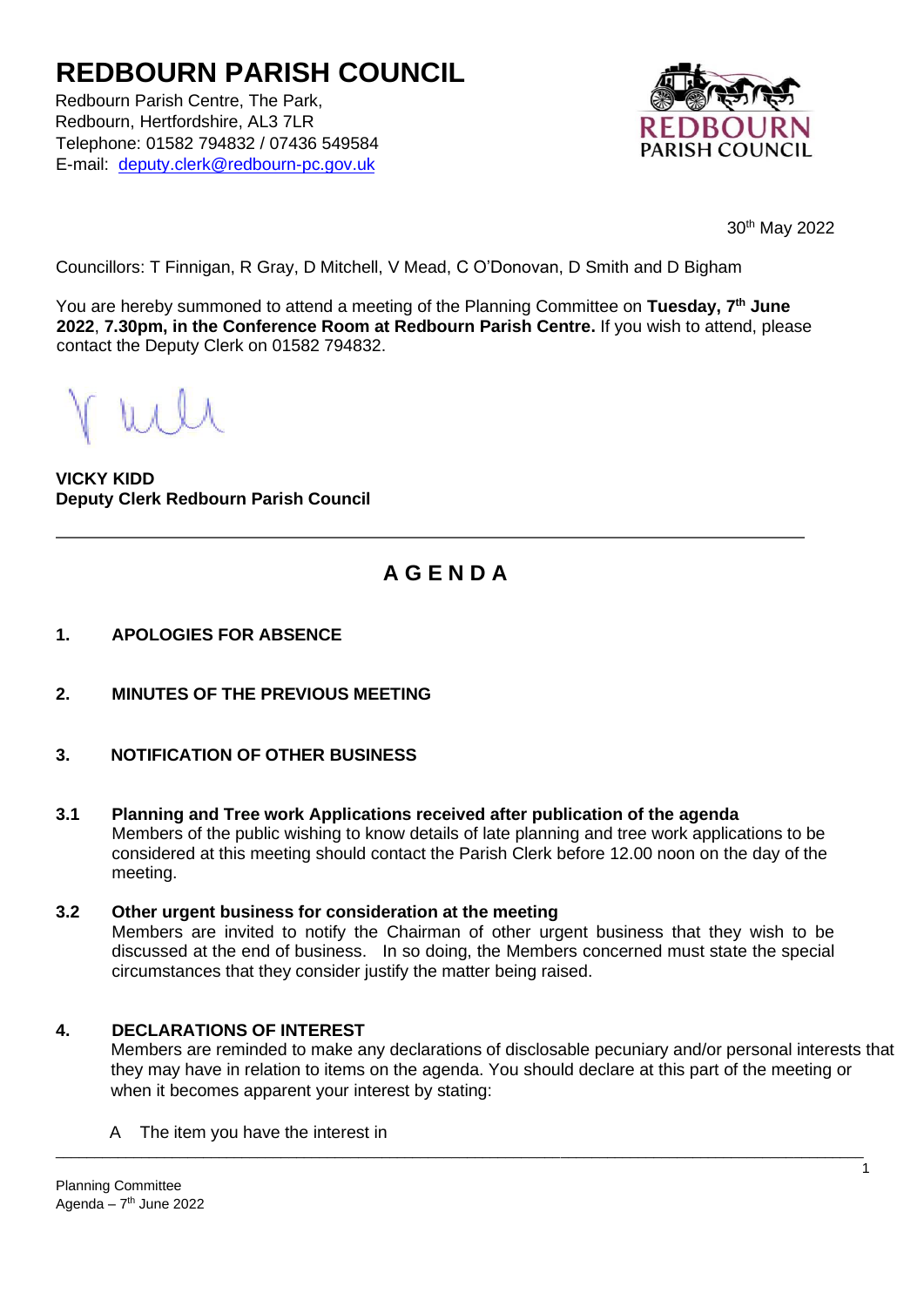- B Whether it is a disclosable pecuniary interest and the nature of the interest, whereupon you will not participate in the discussion or vote on that matter, unless dispensation has been requested and granted
- C Whether it is a personal interest and the nature of the interest

 Members are also reminded of their obligation to report any amendment to their Register of Interests to the Clerk as soon as it becomes apparent.

**5. OPEN SESSION FOR THE PUBLIC** 

None

# **6. PLANNING APPLICATIONS CALLED IN/ TO BE CALLED IN**

Cllr Mead has called in application **5/2021/3294** - 3, St Mary's Close - If the Officer is of a mind to grant.

Cllr Mead has called in application **5/2021/3257** - Mansdale Cottage - If the Officer is of a mind to refuse.

Cllr Mead has called in application **5/2022/0137** – Land adjacent to Bassett Close – If the Officer is of a mind to grant

Cllr Mitchell has called in application **5/2021/3631** - Land at Gaddesdon Lane - If the Officer is of a mind to grant.

# **7. PLANNING APPLICATIONS**

**5/2022/1062** - Two storey side extension and loft conversion with rear dormer windows and roof lights. Alterations to openings at 11 Mansdale Road Redbourn Hertfordshire AL3 7DL

**5/2022/1131** - Demolition of existing garage and replacement with pitched roof gable end garage building, adjacent timber framed open sided car port with green roof over and new front driveway gate at 2 Lybury Lane Redbourn Hertfordshire AL3 7HR

**5/2022/1309** - Conversion of pumping station into residential dwelling with two storey extension and associated works (resubmission following withdrawal of 5/2021/3145) at Land at junction of Dunstable Road Luton Lane Redbourn Hertfordshire

**5/2022/0137** - Change of use and conversion of workshop to one bedroom residential dwelling with raising of roof, alterations to elevations, fencing and associated works (resubmission following withdrawal of 5/2021/3283) at Workshop Adjacent 13 Bassett Close Crown Street Redbourn Hertfordshire

# **8**. **TREE APPLICATIONS**

**TP/2022/0221** TPO1886 - Rear garden T1 London Plane (within group G1 of TPO) - remove approximatly 3m of growth from crown - repollarding the tree to previous pruning points. Works to be carried as a part of routine maintenance schedule. The tree is too large for the garden, at 42 Brooke End Redbourn Hertfordshire AL3 7GD

**TP/2022/0237** TPO 1350 - Frontage T1 Beech tree - crown reduction of 30% needed as no propert trimming has been done for last 5 years. This is impacting on garden plants and large Rhododendron at 1 HEYBRIGGE CLOSE REDBOURN HERTFORDSHIRE AL3 7DT

\_\_\_\_\_\_\_\_\_\_\_\_\_\_\_\_\_\_\_\_\_\_\_\_\_\_\_\_\_\_\_\_\_\_\_\_\_\_\_\_\_\_\_\_\_\_\_\_\_\_\_\_\_\_\_\_\_\_\_\_\_\_\_\_\_\_\_\_\_\_\_\_\_\_\_\_\_\_\_\_\_\_\_\_\_\_\_\_\_\_\_\_\_\_\_\_\_\_\_\_\_\_\_\_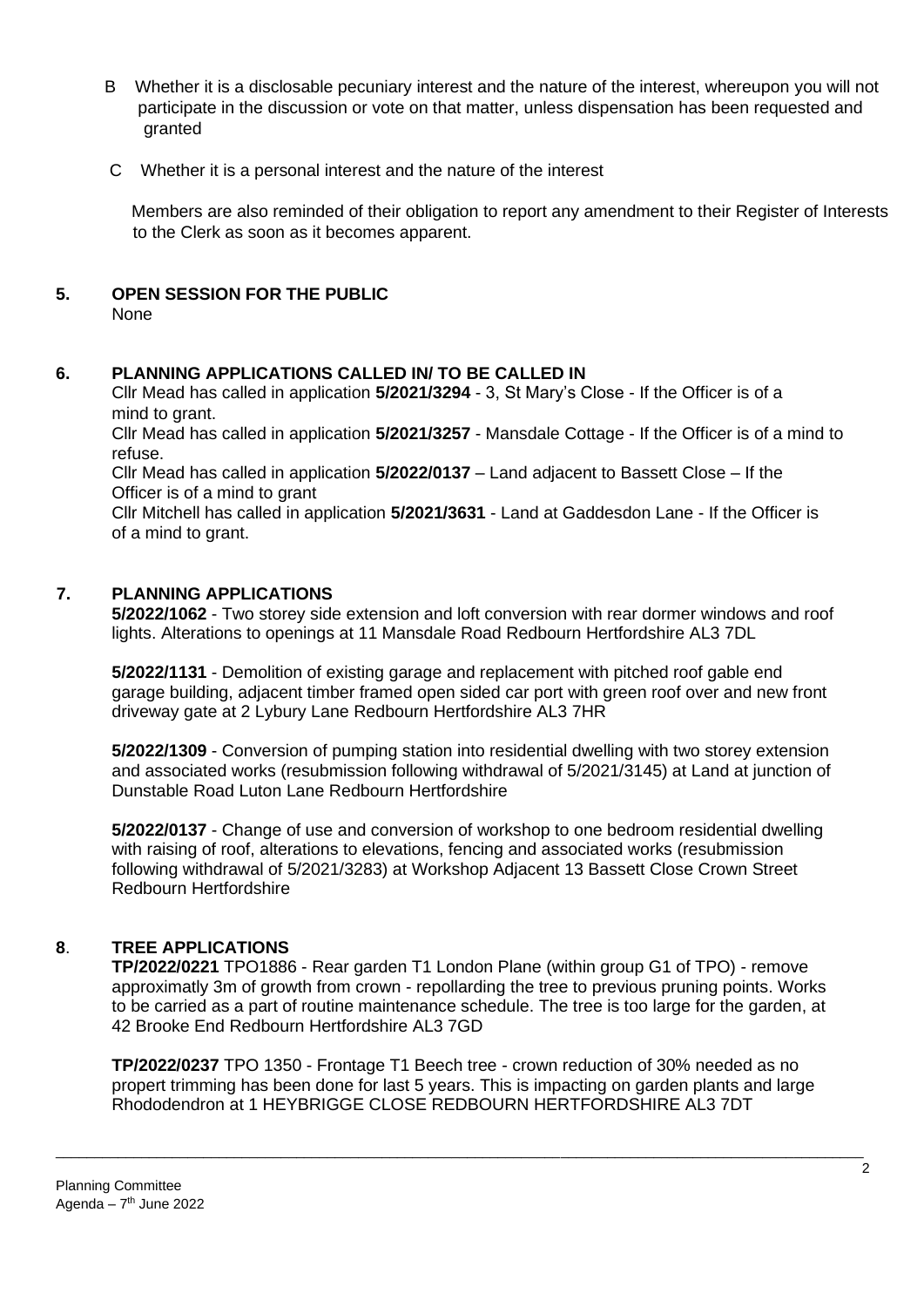**TP/2022/0243** TPO 1422 - Rear garden Oak (T1) 25% - 30% reduction in overhanging branches required to prevent extensive Pigeon and Crow droppings into our garden and children play area. Cut back of small branches overhanging house roof to reduce problems with blocked gutters and risk of roof damage from falling branches at 16 CROUCH HALL LANE REDBOURN HERTFORDSHIRE AL3 7EQ

- **9. PLANNING (DEVELOPMENT CONTROL) COMMITTEE NORTH**  The next meeting of Plans North is on Monday 20<sup>th</sup> June 2022 at 7pm
- **10. REPORTS FROM SADC PLANNING AND BUILDING CONTROL**  None notified.

# **11. APPLICATIONS APPROVED**

**5/2021/3067** - Alteration of garage storage at first floor level to home office with shower room and installation of roof light, replacement of white UPVC cladding with black painted weatherboarding at Mansdale Cottage 33 West Common Redbourn Hertfordshire AL3 7DF **Decision:** DC3 Conditional Permission **RPC Comment:** No objection

**5/2022/0644** - Single storey side extension, loft conversion to habitable accommodation with front rooflights and rear dormer window with juliette balconies, removal of existing chimney stack and alterations to openings at 51 Snatchup Redbourn Hertfordshire AL3 7HF **Decision:** DC3 Conditional Permission **RPC Comment:** No objection

# **11.1 APPLICATIONS REFUSED**

**5/2022/0634** - Single storey rear extension following demolition of existing conservatory, alterations to roof to facilitate rear extension to existing loft accommodation with juliette balcony, side dormer window and rooflights, new front porch, cladding, front hardstanding and alterations to openings at 9 Linden Road Redbourn Hertfordshire AL3 7PL **Decision:** DC4 Refusal **RPC Comment:** No objection

### **11.2 CERTIFICATE OF LAWFULNESS**

**5/2022/0764** - Certificate of Lawfulness (proposed) - Loft conversion with a rear dormer and rooflights to the front elevation at 72 Hilltop Redbourn Hertfordshire AL3 7NX **Decision:** Certificate of Lawfulness Approved

5/2022/0914 - Certificate of Lawfulness (proposed) - We would like to add a woodburning stove to our home (fitted by accredited tradespeople and HETAS registered) this will require adding a twin flue on the external wall of our property. Internally an existing decorative chimney breast will be adapted with non combustable material to be houses in heat zones, and compliant hearth and surround/mantel added at 30 Cumberland Drive Redbourn Hertfordshire AL3 7PG **Decision:** Certificate of Lawfulness Approved

# **11.3 DISCHARGE OF CONDITIONS**

None notified